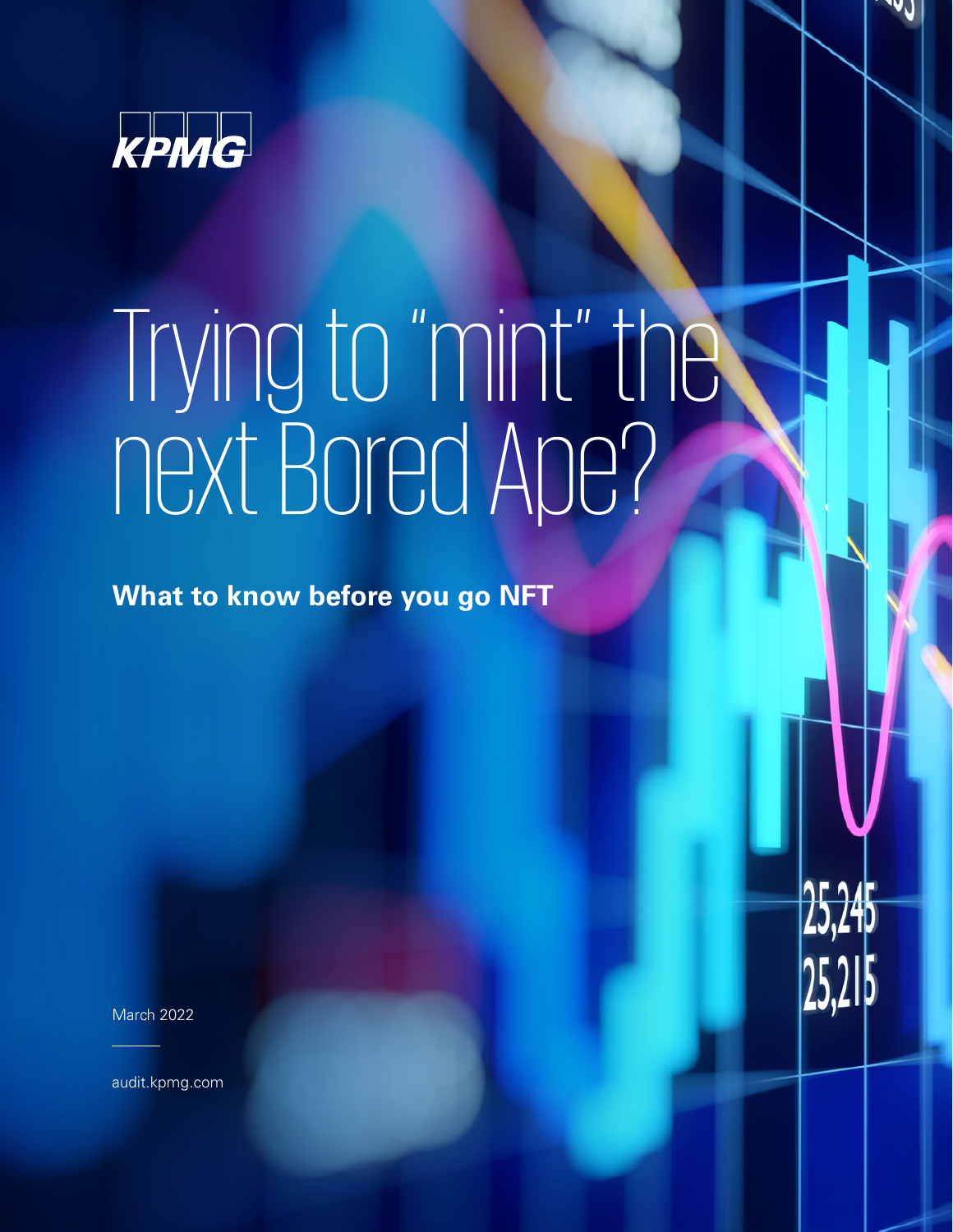There's a good chance NFTs, or non-fungible tokens, are becoming more of a topic of discussion for leaders at organizations across industries. The global market for NFTs hit \$22 billion in 2021,<sup>1</sup> compared with \$100 millio<mark>n</mark> in 2020. And investor interest continues to grow: the blockchain and crypto sector attracted a record \$30.2 billion in global investment in 2021<sup>2</sup>—up from \$5.5 billion i<mark>n 2</mark>020 and more than three times the previous record of \$8.2 billion in 2018making it the fastest-growing sector in fintech. What does that mean for companies looking to purchase, issue and invest in NFTs?

#### **The value of digital assets: more than just digital art**

For many potential investors, their first exposure to NFTs likely came through art. In March 2021, digital artist Beeple sold a piece of art, Everydays: The First 5,000 Days, for more than \$69 million. More recently, purchases of NFTs from the Bored Ape Yacht Club helped usher in more mainstream understanding of NFTs as more than just digital art.3 They can come with membership benefits, intellectual property rights, and other perks that affect valuation.

In 2022 companies from consumer goods to gaming and banking to brewing have already announced intentions to purchase and issue their own tokens.

While interest in NFTs continues to grow, boards and the finance and tax leaders of companies considering jumping into the NFT fray should strategize and carefully consider how they will account for and report on NFT investments.

## **Understand accounting considerations before taking the leap**

As previously detailed in What to know before you go crypto,4 since there are no generally accepted accounting principles in the United States (U.S. GAAP) specific to digital assets (including NFTs), an operating company that takes an investment position in digital assets may end up applying accounting guidance that was not written with digital assets in mind. It is critical for issuers and buyers to understand the legal and contractual nature of the target NFT to determine how to account for it.

Consider the following questions:

Does the NFT represent the right to use certain ? intellectual property?

(?) What rights does the holder have?

<sup>4</sup> KPMG LLP, *What to Know Before You Go Crypto,* September 2021, https://info.kpmg.us/news-perspectives/advancing-the-profession/what-to-know-before-you-go-crypto.html.



<sup>1</sup> Dan Milmo, "NFTs Market Hits \$22bn as Craze Turns Digital Images into Assets," *Guardian,* December 16, 2021, https://www.theguardian.com/technology/2021/dec/16/nftsmarket-hits-22bn-as-craze-turns-digital-images-into-assets.

<sup>2</sup> KPMG International, *Pulse of Fintech H2'21*, January 2022, https://assets.kpmg/content/dam/kpmg/xx/pdf/2022/02/pulse-of-fintech-h2-21.pdf.

<sup>3 &</sup>quot;The Balancing Act to Securely Sharing Content with NFTs," KPMG U.S. News and Perspectives, accessed February 18, 2022, https://info.kpmg.us/news-perspectives/ technology-innovation/the-balancing-act-to-securely-sharing-content.html.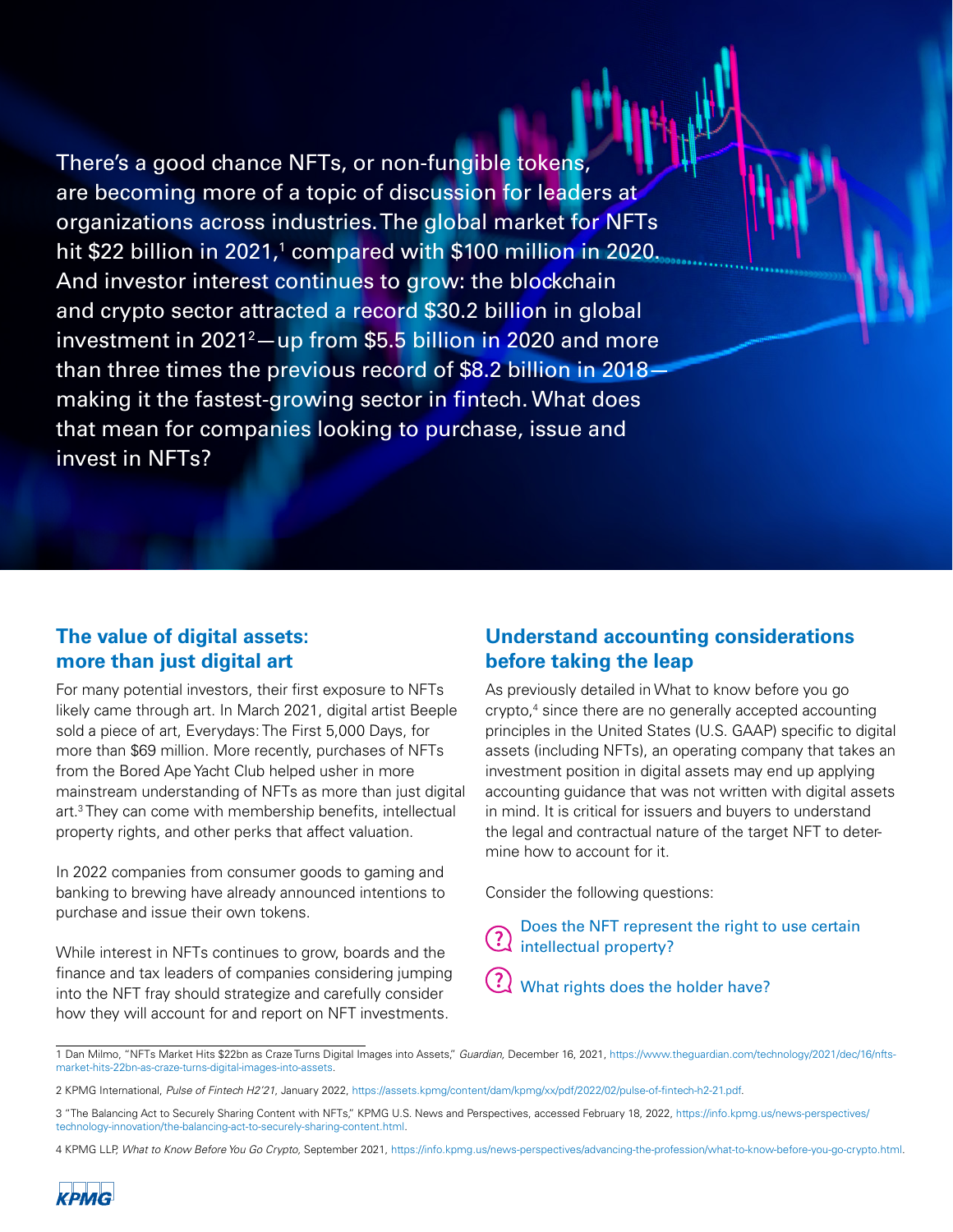For the buyer, the reality of purchasing a NFT is often not as straightforward as purchasing a physical asset. For example, when Twitter co-founder Jack Dorsey sold one of his tweets on the Valuables NFT platform, the platform characterized the NFT as "an autographed certificate of the tweet," making it clear that Dorsey did not transfer the copyright of the tweet to the buyer. Companies buying or selling NFTs should carefully evaluate what they are actually transacting, as the ownership of an NFT does not automatically equate to ownership of the underlying asset.

#### Is the NFT associated with an ongoing license or royalty arrangement?

Some NFTs allow for new ways for content creators to monetize their content, such as earning royalties on every subsequent sale of an NFT via smart contracts. This aspect of NFTs is of particular interest to businesses and content creators within the gaming and music sectors.5

#### Does the NFT provide the holder with contractual rights to additional goods or services?

NFTs can act as tickets or membership cards with online or real-life perks. Examples include exclusive access to concerts, networking events, merchandise sites, and online discussion groups. For an NFT buyer's accounting, it's important to know whether the purchase gives the buyer any more than an intangible asset, which would be subject to periodic impairment assessments, and whether part of the purchase price is a prepayment for certain other goods and services.

For an NFT issuer's accounting, it's important to understand whether part of the sales price of an NFT must be deferred to account for ongoing obligations to the buyer, such as providing other goods and services associated with the sale.

Additionally, because NFTs can be of high value, and are sold and reside on the same ledgers as cryptocurrencies, both issuers and holders will need to consider appropriate internal controls around custody and the authorization and initiation of transactions.

Overall, the terms and conditions attached to the NFT are critical to both buyers and issuers in mapping different components of the transaction into appropriate financial accounting standards.

## **Taxing NFTs: an art, not a science**

Just as there is no GAAP guidance for NFTs, there are no clear tax rules either. To date, the IRS has not issued guidance on NFTs, and no case law exists to help guide practitioners, buyers, or issuers. Since an NFT can represent almost anything, including art, a manuscript, a concert ticket, or real estate, the tax consequences will depend on the substance of the particular transaction.

With respect to art-like NFTs, the sale of an NFT by its creator will generally be taxable as ordinary income. Moreover, if the creator has a trade or business creating NFTs or similar property, the income will also be subject to self-employment tax. And, depending on the state involved, sales tax could also be due on the sale. Any embedded royalty agreement may also produce further ordinary income for the NFT creator.

For the NFT purchaser, there may be tax consequences on purchase and sale. For example, purchasing the NFT itself with cryptocurrency is a taxable exchange of the cryptocurrency.6 Selling the NFT will likely subject the seller to capital gains tax, which will come at a higher tax rate if the NFT is considered a collectible. The 3.8% net investment income tax may also apply.

# **Internal controls**

Because of the lack of robust accounting and tax guidance specific to NFTs, issuers that are required to report on internal controls should carefully consider the processes that are in place with respect to creating, holding, buying, and selling NFTs; how these activities are reflected in the financial statements of the issuer; and how relevant information regarding these transactions is maintained as evidence to support the proper execution of the controls.

Given the existence of different exchanges on which NFT transactions can be executed, controls related to the determination of principal market and approach to valuation could present additional challenges for issuers. How the NFTs are "held" by the issuer could also introduce the need to consider internal controls related to service organizations (e.g., custodians) to ensure the safekeeping of owned NFTs. The changing legal and regulatory landscape will likely place additional emphasis on monitoring the controls necessary to identify and comply with the changing requirements.

<sup>6</sup> Internal Revenue Service, *Notice 2014-21,* https://www.irs.gov/pub/irs-drop/n-14-21.pdf.



<sup>5</sup> Gavin Bridge, "How NFTs Will Disrupt Gaming and Music in 2022," *Variety,* November 23, 2021, https://variety.com/vip/how-nfts-will-disrupt-gaming-and-musicin-2022-1235107376/.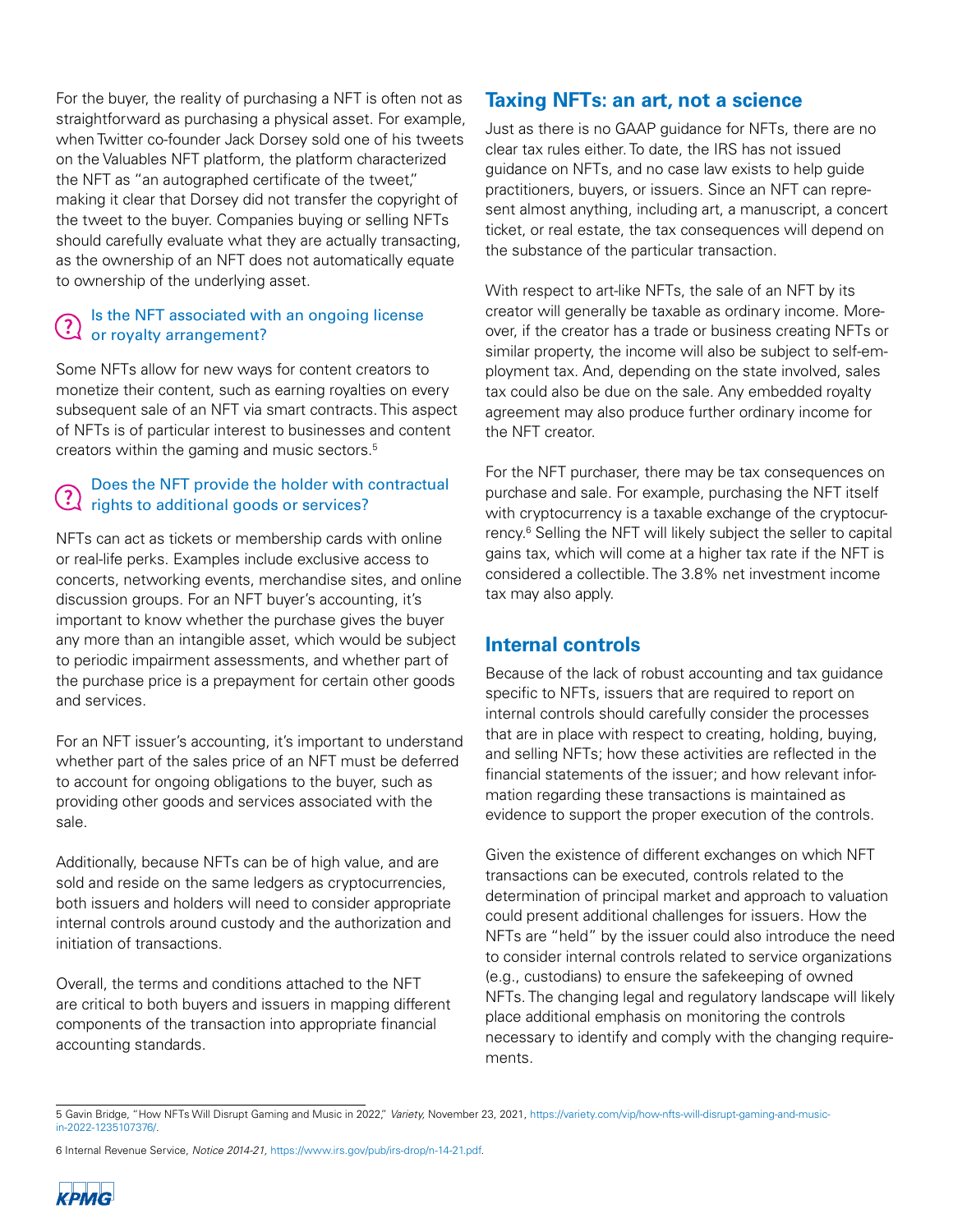

#### **New regulatory frameworks are likely**

Regulators, including both the Securities and Exchange Commission (SEC) and the Commodity Futures Trading Commission (CFTC), are interested in the rapidly evolving NFT ecosystem. One emerging area of legal and regulatory interpretation is under what circumstances an NFT would be considered a security and subject to SEC regulation.<sup>7</sup> If some NFTs are securities, that raises regulatory questions for those NFT issuers, as well as marketplaces where NFTs are bought and sold.

Although guidance is evolving, businesses exploring how to make use of this innovative technology to engage customers and drive stakeholder value should be prepared to transact in a thoughtful way. For issuers and buyers, the crucial step is to fully understand the implication of NFT activities on their business, case-by-case, industry-by-industry.

7 Sophie Kiderlin, "The SEC's 'Crypto Mom' Hester Peirce says selling fractionalized NFTs could be illegal," *Markets Insider,* March 26, 2021, https://markets. businessinsider.com/currencies/news/sec-crypto-mom-hester-peirce-selling-nftfragments-illegal-2021-3-1030250153.

Remember, consider these questions and accounting considerations before taking the leap:

- Does the NFT represent the right to use certain intellectual property?
- What rights does the holder have?

Is the NFT associated with an ongoing license or royalty arrangement?

Does the NFT provide the holder with contractual rights to additional goods or services?